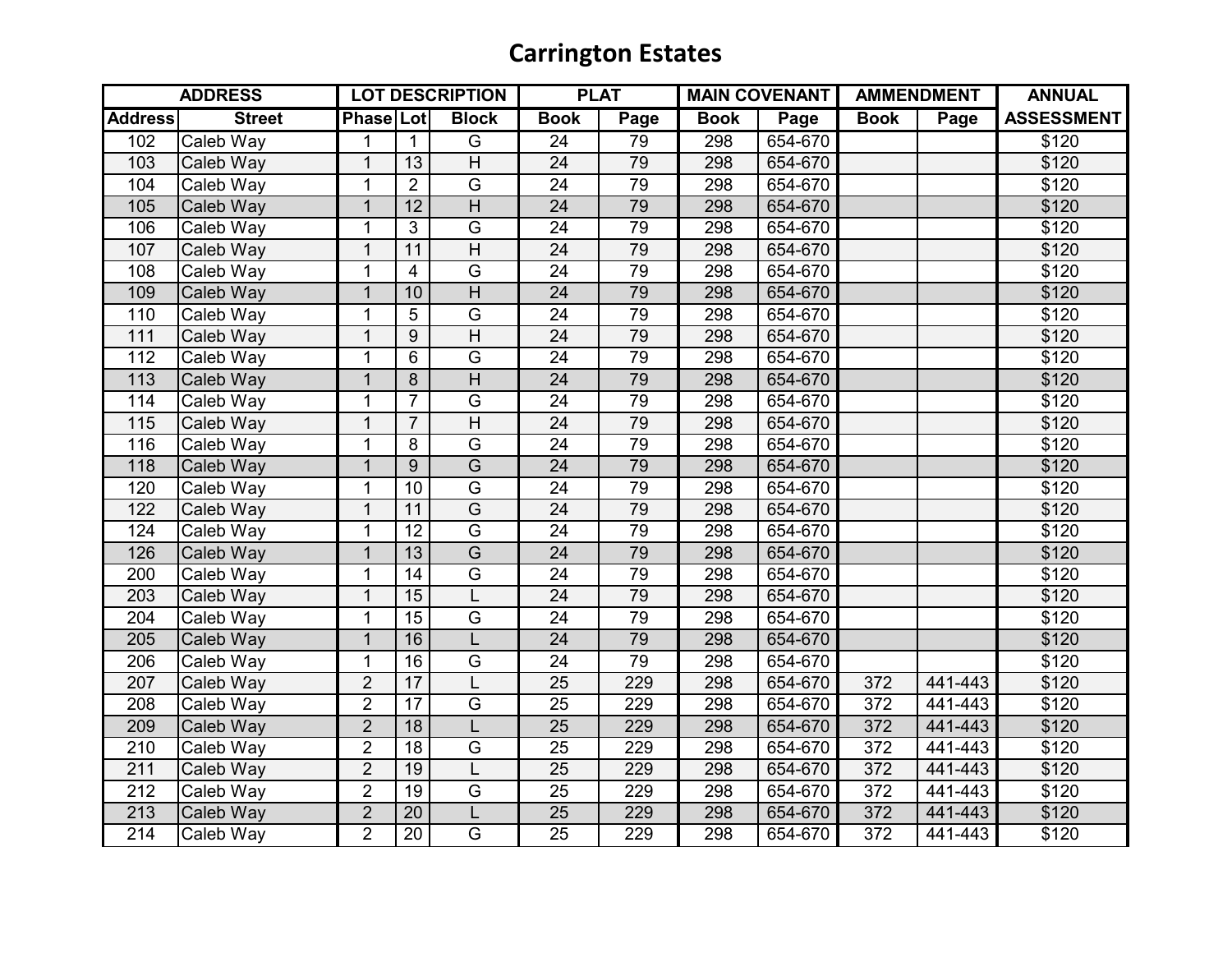## **Carrington Estates**

| <b>ADDRESS</b>   |               | <b>LOT DESCRIPTION</b> |                 |                         | <b>PLAT</b>     |      | <b>MAIN COVENANT</b> |         | <b>AMMENDMENT</b> |         | <b>ANNUAL</b>     |
|------------------|---------------|------------------------|-----------------|-------------------------|-----------------|------|----------------------|---------|-------------------|---------|-------------------|
| <b>Address</b>   | <b>Street</b> | <b>Phase Lot</b>       |                 | <b>Block</b>            | <b>Book</b>     | Page | <b>Book</b>          | Page    | <b>Book</b>       | Page    | <b>ASSESSMENT</b> |
| 215              | Caleb Way     | $\overline{2}$         | $\overline{21}$ |                         | $\overline{25}$ | 229  | 298                  | 654-670 | 372               | 441-443 | \$120             |
| 216              | Caleb Way     | $\overline{2}$         | 21              | G                       | 25              | 229  | 298                  | 654-670 | 372               | 441-443 | \$120             |
| 217              | Caleb Way     | $\overline{2}$         | $\overline{22}$ | L                       | 25              | 229  | 298                  | 654-670 | 372               | 441-443 | \$120             |
| 218              | Caleb Way     | $\overline{2}$         | $\overline{22}$ | $\overline{\mathsf{G}}$ | 25              | 229  | 298                  | 654-670 | 372               | 441-443 | \$120             |
| 219              | Caleb Way     | $\overline{2}$         | 23              | L                       | 25              | 229  | 298                  | 654-670 | 372               | 441-443 | \$120             |
| 220              | Caleb Way     | $\overline{2}$         | 23              | $\overline{G}$          | 25              | 229  | 298                  | 654-670 | 372               | 441-443 | \$120             |
| 221              | Caleb Way     | $\overline{2}$         | 24              | L                       | 25              | 229  | 298                  | 654-670 | 372               | 441-443 | \$120             |
| 222              | Caleb Way     | $\overline{2}$         | $\overline{24}$ | G                       | $\overline{25}$ | 229  | 298                  | 654-670 | $\overline{372}$  | 441-443 | \$120             |
| 223              | Caleb Way     | $\overline{2}$         | 25              |                         | 25              | 229  | 298                  | 654-670 | 372               | 441-443 | \$120             |
| 224              | Caleb Way     | $\overline{2}$         | $\overline{25}$ | $\overline{G}$          | 25              | 229  | 298                  | 654-670 | 372               | 441-443 | \$120             |
| 225              | Caleb Way     | $\overline{2}$         | $\overline{26}$ | L                       | 25              | 229  | 298                  | 654-670 | 372               | 441-443 | \$120             |
| 226              | Caleb Way     | $\overline{2}$         | 26              | $\overline{G}$          | 25              | 229  | 298                  | 654-670 | 372               | 441-443 | \$120             |
| 227              | Caleb Way     | $\overline{2}$         | $\overline{27}$ | L                       | 25              | 229  | 298                  | 654-670 | 372               | 441-443 | \$120             |
| 228              | Caleb Way     | $\overline{2}$         | $\overline{27}$ | $\overline{G}$          | 25              | 229  | 298                  | 654-670 | 372               | 441-443 | \$120             |
| 229              | Caleb Way     | $\overline{2}$         | 28              | L                       | 25              | 229  | 298                  | 654-670 | 372               | 441-443 | \$120             |
| 230              | Caleb Way     | $\overline{2}$         | $\overline{28}$ | G                       | $\overline{25}$ | 229  | 298                  | 654-670 | 372               | 441-443 | \$120             |
| 231              | Caleb Way     | $\overline{2}$         | 29              | L                       | 25              | 229  | 298                  | 654-670 | 372               | 441-443 | \$120             |
| 232              | Caleb Way     | $\overline{2}$         | 29              | $\overline{G}$          | 25              | 229  | 298                  | 654-670 | 372               | 441-443 | \$120             |
| 233              | Caleb Way     | $\overline{2}$         | $\overline{30}$ | L                       | 25              | 229  | 298                  | 654-670 | 372               | 441-443 | \$120             |
| 234              | Caleb Way     | $\overline{2}$         | 30              | G                       | 25              | 229  | 298                  | 654-670 | 372               | 441-443 | \$120             |
| 235              | Caleb Way     | $\overline{2}$         | 31              | L                       | 25              | 229  | 298                  | 654-670 | 372               | 441-443 | \$120             |
| 236              | Caleb Way     | $\overline{2}$         | 31              | $\overline{G}$          | 25              | 229  | 298                  | 654-670 | 372               | 441-443 | \$120             |
| 237              | Caleb Way     | $\overline{2}$         | 32              | L                       | 25              | 229  | 298                  | 654-670 | 372               | 441-443 | \$120             |
| 238              | Caleb Way     | $\overline{2}$         | $\overline{32}$ | G                       | $\overline{25}$ | 229  | 298                  | 654-670 | 372               | 441-443 | \$120             |
| 239              | Caleb Way     | $\overline{2}$         | 33              | L                       | 25              | 229  | 298                  | 654-670 | 372               | 441-443 | \$120             |
| 240              | Caleb Way     | $\overline{2}$         | 33              | $\overline{G}$          | 25              | 229  | 298                  | 654-670 | 372               | 441-443 | \$120             |
| 241              | Caleb Way     | $\overline{2}$         | 34              | L                       | 25              | 229  | 298                  | 654-670 | 372               | 441-443 | \$120             |
| 242              | Caleb Way     | $\overline{2}$         | 34              | G                       | 25              | 229  | 298                  | 654-670 | 372               | 441-443 | \$120             |
| 243              | Caleb Way     | $\overline{2}$         | $\overline{35}$ | L                       | 25              | 229  | 298                  | 654-670 | 372               | 441-443 | \$120             |
| 244              | Caleb Way     | $\overline{2}$         | 35              | $\overline{G}$          | 25              | 229  | 298                  | 654-670 | 372               | 441-443 | \$120             |
| 245              | Caleb Way     | $\overline{2}$         | 36              | L                       | 25              | 229  | 298                  | 654-670 | 372               | 441-443 | \$120             |
| 246              | Caleb Way     | $\overline{2}$         | $\overline{36}$ | G                       | 25              | 229  | 298                  | 654-670 | 372               | 441-443 | \$120             |
| $\overline{247}$ | Caleb Way     | $\overline{2}$         | $\overline{37}$ | $\overline{L}$          | $\overline{25}$ | 229  | 298                  | 654-670 | 372               | 441-443 | \$120             |